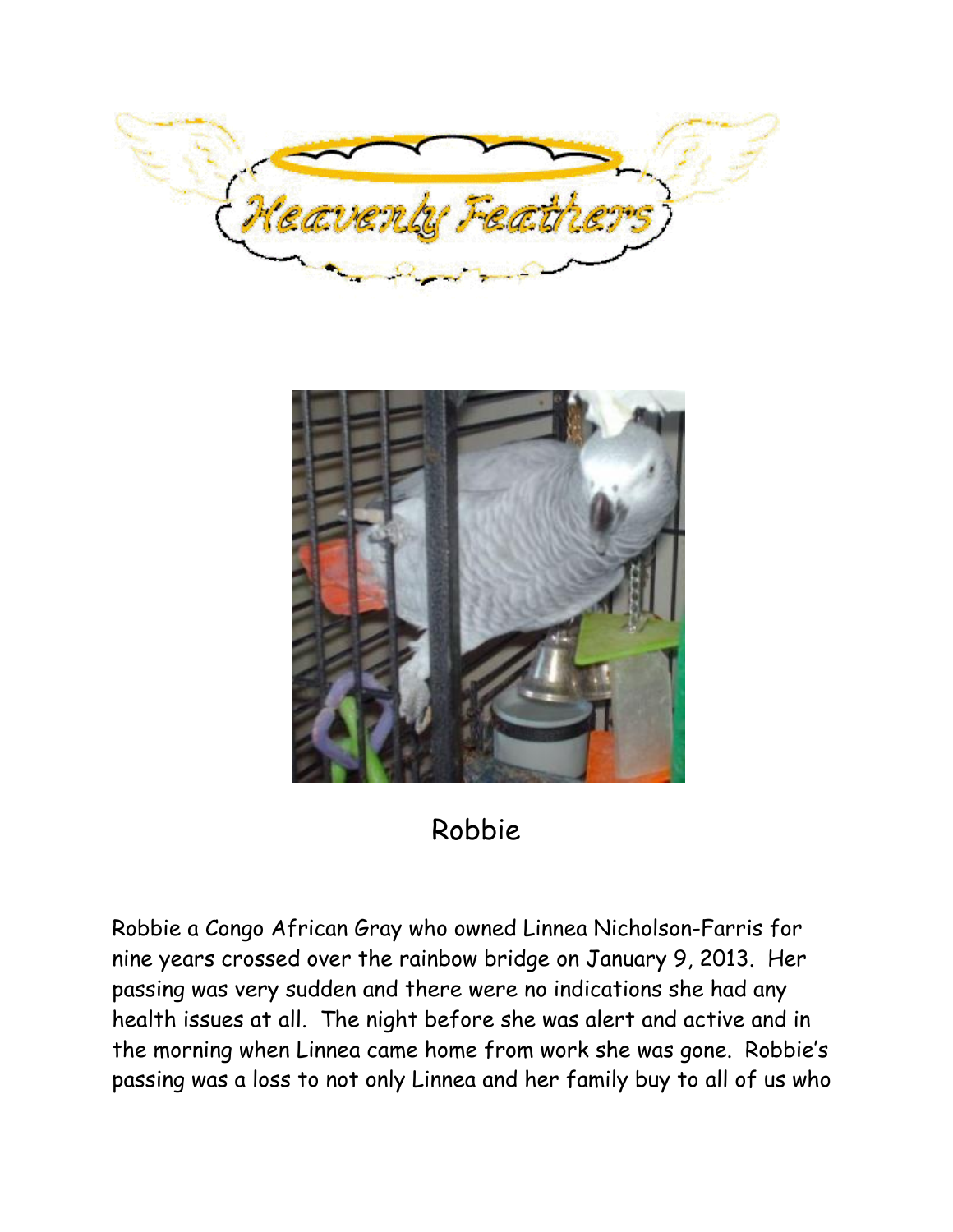knew her. Robbie was also a frequent visitor at nursing and assisted living homes and warmed the hearts of everyone she visited with. She will be forever missed and will always be remembered, her passing was way too soon for her young age.



## Cricket

Cricket "The Cheeky Green Cheek" a Pineapple Green Cheek Conure who owned Cara Ward crossed over the rainbow bridge. Cricket would poof up and march back and forth on her perch and give little love nips when her head was scratched. The way she said "Hey Baby" when she wanted attention will never be forgotten. Cara will always cherish and remember her time with Cricket which was so tragically cut short.

*"Some say they don't believe that Angels can be seen or heard. What a shame such blindness, what a pity such deafness,*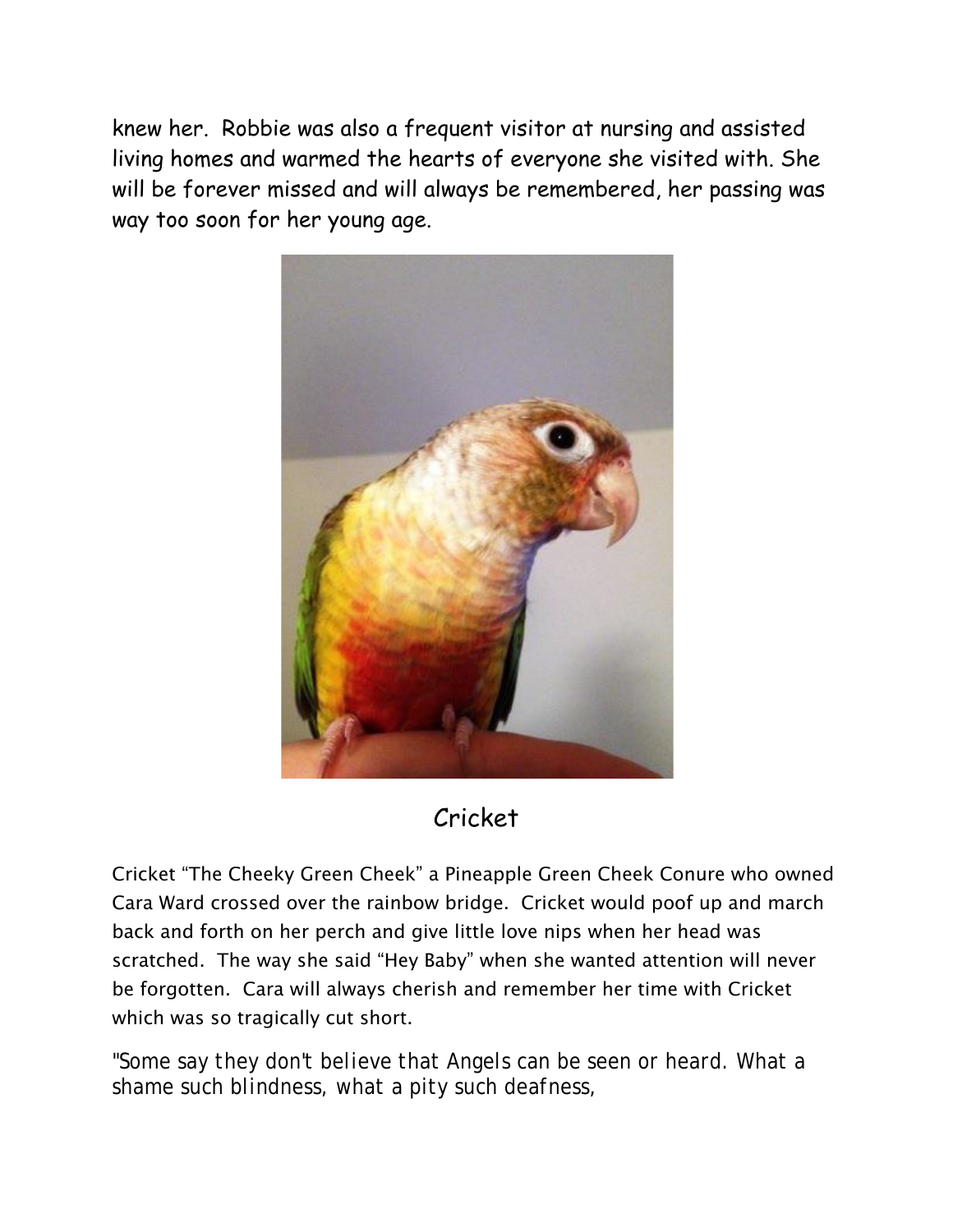*when the Song of Songs abounds and heaven's flyers are all around, only thinly disguised ... as birds." (author unknown)*



Bogart

You gave me 21 years of your devotion (up to January 2007). I thought you and Merlin would be with me for nearly all my days on earth, or so I hoped. Those inquisitive eyes taking in the entire world could see beyond the known. How I loved that dusty grey smell. Who would have thought a grey bird with maroon tail would have taught me so much? I adopted you when someone changed their mind after purchasing you. You were probably about a year old. We started out together with you learning to step up on the perch, then my two fingers. At first I was a little afraid of you. As time went on, you requested some head scritches. Your eye would close when I touched your white mask with my finger. That flat grey head was kissed a number of times.

Your first word was "What?" Mostly, you were a master of repetition for household noises. I thanked you for microwaving for me. You cried like a baby (like the kids) and went on to say, "Awww" to comfort them. You could have left out the smoke alarm sound that was too loud! Exploration was part of your routine, whether it was walking around the house or darting over to bite some toes. Once, I frantically looked for you in every room and found you hiding in the entertainment cabinet behind the glass door. How could I scold you after you playfully said "Whoop?" I will never forget your song, "My Girl" by the Temptations. I changed the words to include "My Bird" as a substitute. You could keep good time with the vertical bob dance.

When Merlin (Blue Headed Pionus) was added to the household, clearly you looked annoyed. After all, you were the Queen of the house. He was merely a prince in your eyes. After all, he was not a Grey. You tolerated him, even when he stole the food off the bottom of your cage. You learned to fly a little after witnessing a few of his short flights.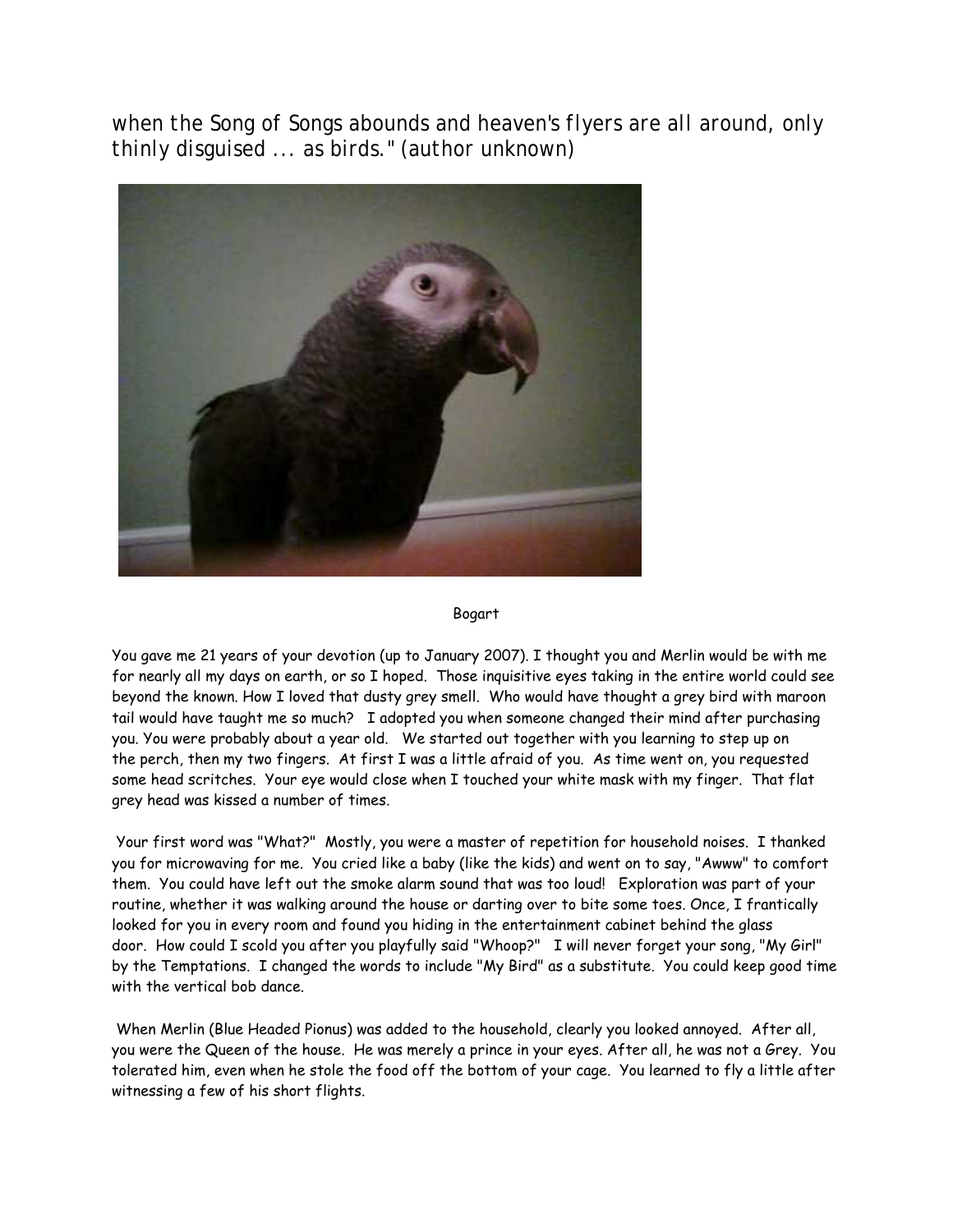I will always love my Bird Girl. You are with the larger flock in heaven.



Susan

Merlin

Your big brown saucer eyes looked at me when I first looked inside the cage at you. Not only that, a rainbow could not compete with all the colors God painted on you. A stunning indigo blue head, rich green body with bronze accented wings, coral pink color dotted beak/ neck feathers, and red-orange tail feathers tinged with royal blue tips. Little did I know that a quirky disposition was behind all the plumage. When you were excited to see your favorite people, a musky forest smell wafted in the air. The odor was termed "Pionus Cologne." The funny wheezing that you did reminded me asthma, but I am glad it was not. Those flirty little eye blinks meant you were happy.

 Everyday you greeted me with, "Good Morning" when I lifted off the cage cover. The breakfast was served right away as you expected. You relished with oatmeal, vegetables and fruit. My favorite inquiry of yours was,"You Okay?" Early morning was not your favorite time, but you briefly woke up to appease me. I loved coming home to your excited greeting in the evening. The head feathers were raised and tail feathers fanned as you ran around the bottom of the cage saying, "Hi, Hi" over and over again. As long as I had your almond ready and birdie bread you were happy to wait until the rest of the dinner was ready. The best part is that you were happy just to be with me and your other favorite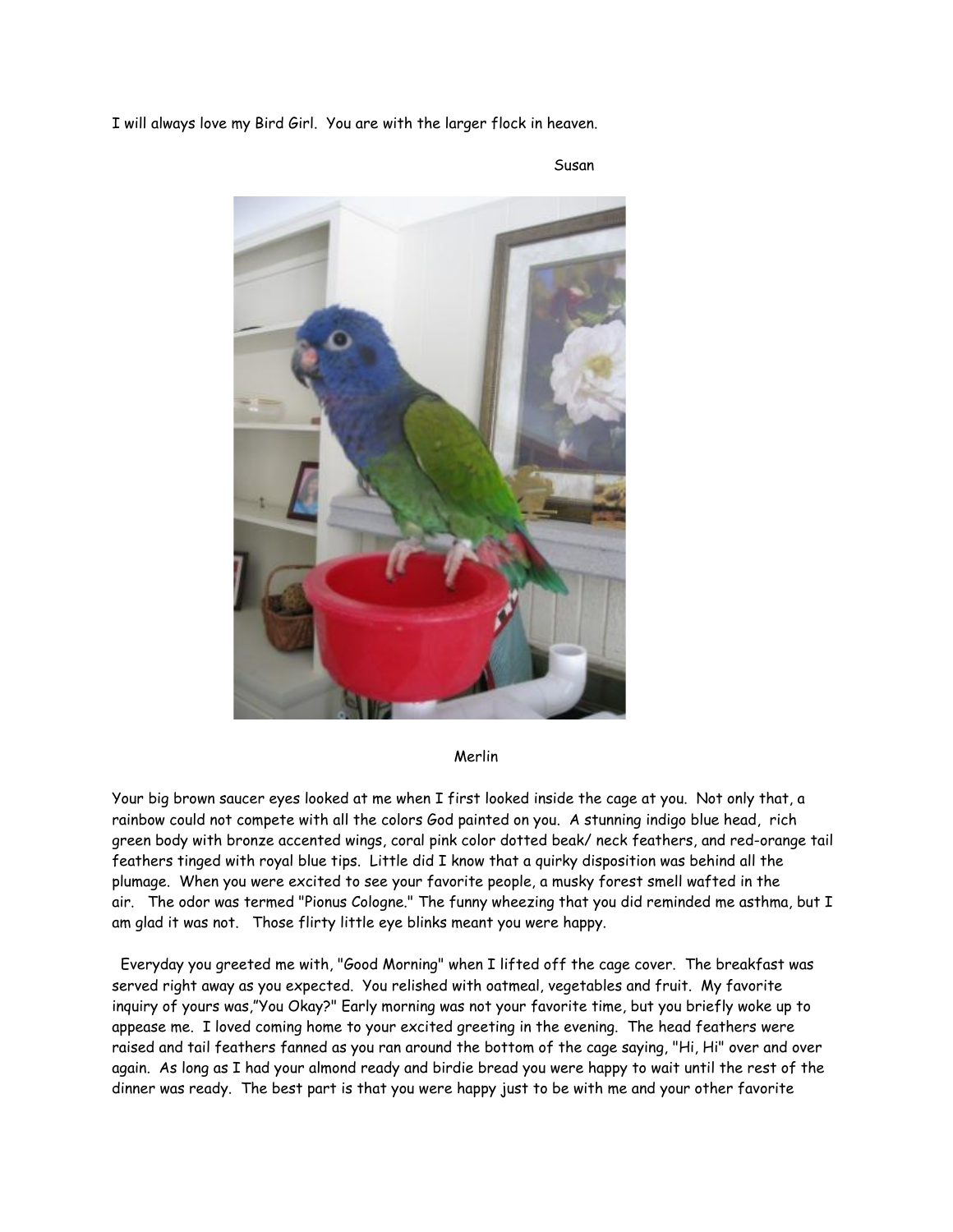person, Carolyn. When it was time to go to bed (early, as Pionus birds need beauty sleep), you would say me "Goodnight Baby." when I covered the cage.

Your time with me was far too short, as you departed earth on March 1, 2011. Thank you for all the days we had together. I will treasure all the memories in my heart. Fly free in the heavens with Bogart (dear departed African Grey).

Susan Susan Susan Susan Susan Susan Susan Susan Susan Susan Susan Susan Susan Susan Susan Susan Susan Susan Su

### Bye to Pumpkin

My buddy (A.K.A.) Pumpkin passed on June 3rd. He will be missed every time I cook, eat watermelon, salad, or his new favorite a banana. It took me four years to get him to taste a banana.. Pumpkin was not the easiest companion to care for Like most Amazons he had his grouchy moments.. He live with me for 5 years and, even though he was abused at one time, he learned to trust me. For the first year in our home he would study us all the time. He knew what I was going to do even before I knew what I was going to do . He loved food! Anytime I would cooked or would be in the kitchen cutting up something he would go crazy. Sometimes he got so excited he would fall off his perch or cage. I never seemed to get those "Tasty treats" to him fast enough. Then I would have to run over and baby him, pick him up and put him back.

He loved to sun by the window or when I took Willow outside he would want out to go out also but I couldn't put him in a smaller cage outside. (OH, NO, NO) Pumpkin would run inside his cage and wait until " MOM" closed the door and pushed him though the room and out the door onto the porch, then he was happy guy!!! (What a sucker I am )

He loved his showers and he wanted to be drenched. He also loved to torture Ted . He would love to charge at Ted and lunge at him too!! One day while I was at work, Ted walked a little too close to Pumpkin's cage. Well…Pumpkin just could not resist and, he went for it.! He leaped ON TEDS NECK AND TED WENT IN CIRCLES YELLING "GET OFF, Get Off.". Boy I wish I could have seen that.{hee, hee}.

Pumpkin also did not like to be held that much but he wanted to be as close as he could to me. About a year ago he decided that Willow did not need her playground ANY MORE and just like that it was Pumpkin's playground. Willow would scream an scream but Pumpkin would not budge. After that, Willow took moms dinner room table for her playground. Pumpkin would look down upon her (for he was at the top) laughing at poor Willow. He did not like the color red but he liked Cream of Wheat for breakfast and

peanut butter and banana sandwiches. Pumpkin did not live to be a ripe old age but he did live well and with zest. WE will miss you Big Guy!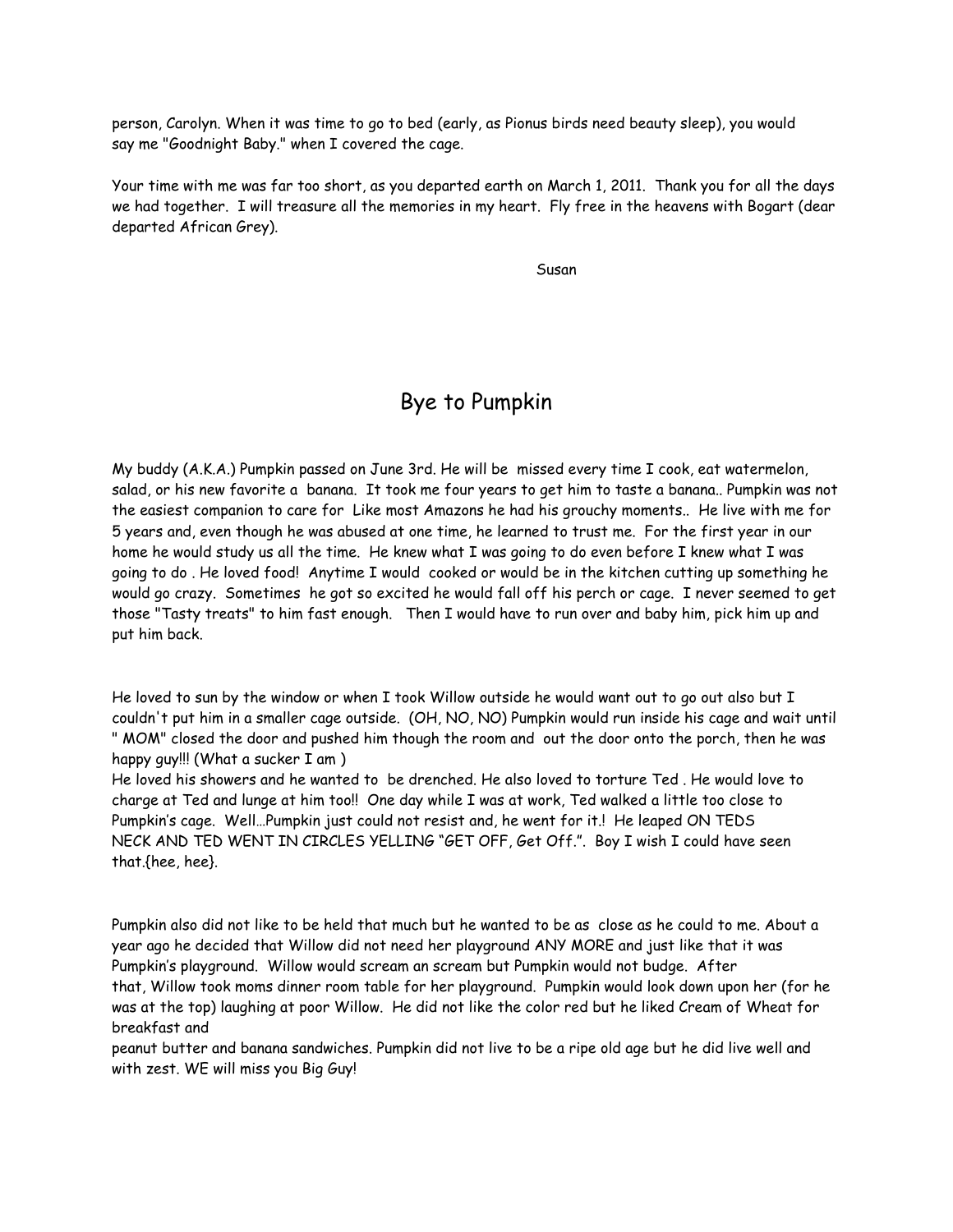#### My Friend Gizmo



March 2005 I fell in love with my cherry headed Conure. It was by chance that our paths crossed. You see, I had put my name on a wish list and I believe there was divine intervention for our relationship. I got the call and it was love at first sight.

Gizmo was an abused bird, he had difficulty eating from a previously overgrown beak. He had difficulty climbing and holding on, such a clumsy little guy. No socialization skills, but what energy. He ran like a roadrunner. When you walked by his cage, he puffed and hissed like a snake. What a brave little dinosaur. What baggage he had, his history I never knew but his future was mine.

As time when on, he became more trusting and loving. What a clown he could be, what a joy. I developed a special bond with my little green buddy. Every night before I went to bed, I went to his cage to say, "good night Giz" and I would get a purr or "I love you". He was my favorite.

 Someone's cast off became my treasure. This rescued bird touched my heart and will always be in my memories. If there is a birdie heaven, he deserves to be there. I love you Gizmo.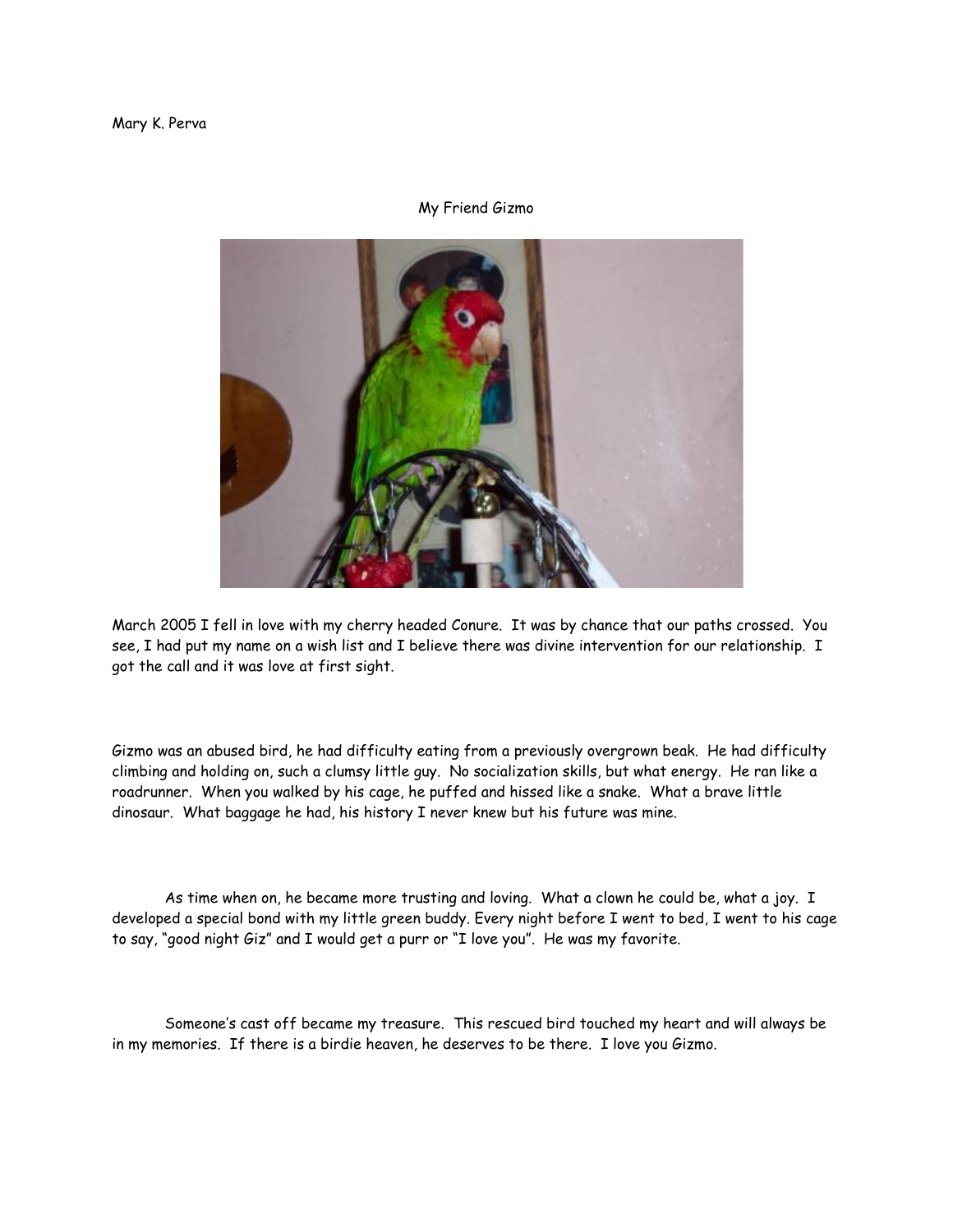#### **Blue-Crowned Conure- Bo**



Bo was a pet of mine for 15 years, who was wild caught and unwanted because he was **too loud**! When I first rescued him he was only feed sunflower seeds, **NOT A HEALTHY DIET which leads to fatty liver!!!!!** Being a Conure, they have a high pitch scream that could be heard down the block from my house.

[Buddy](https://rfbirdclub.com/Documents%20and%20Settings/Stephan%20Plafchan/My%20Documents/My%20Web%20Sites/mysite/Buddy.htm)

R.I.P.

He passed away 6-11-07 after he had his leg amputated at the vet's office because he got bit by a larger bird....

Alex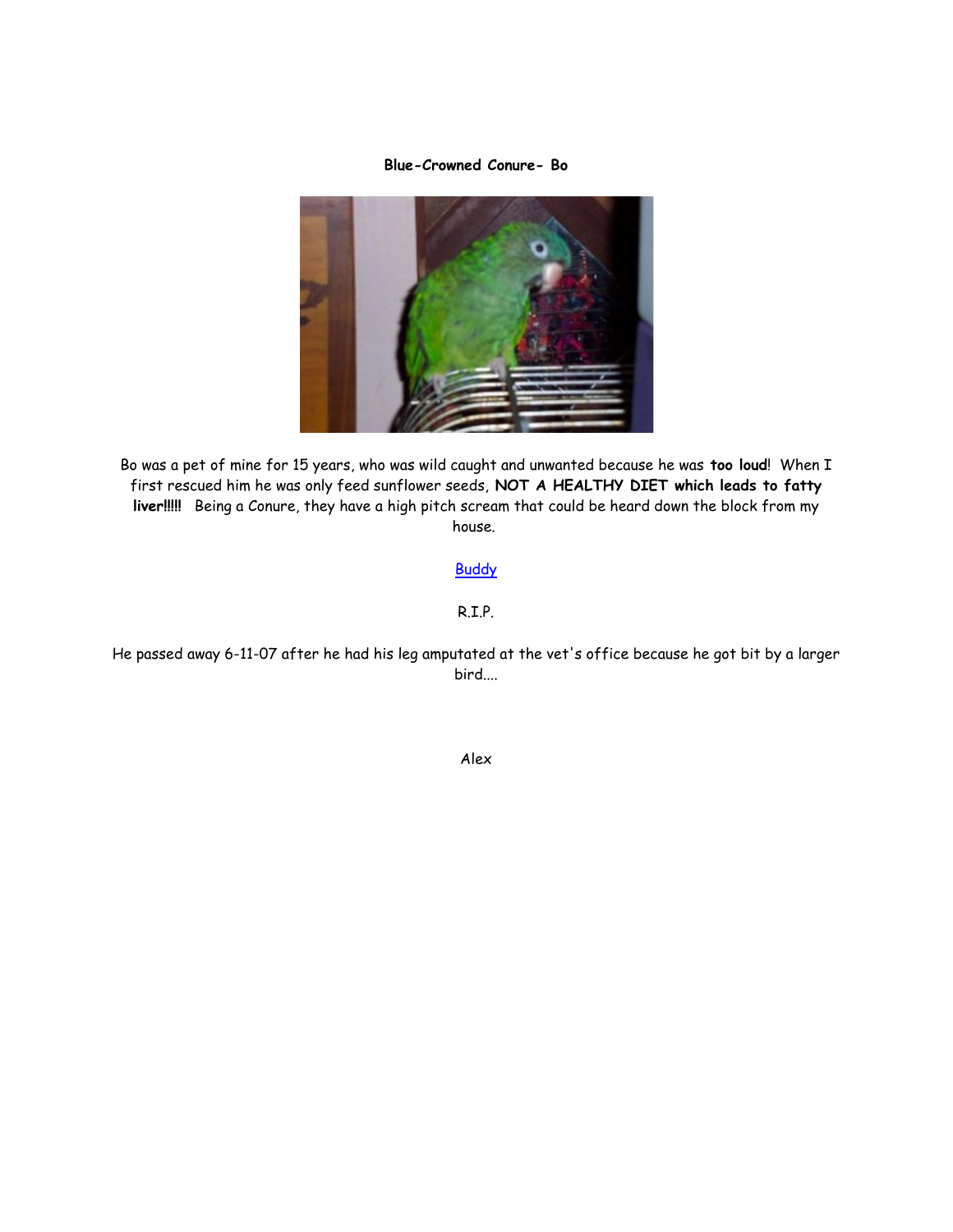

 Known as one of the most famous African Grey parrots in history, Alex pioneered new avenues in avian intelligence. He possessed more than 100 vocal labels for different objects, actions, colors and could identify certain objects by their particular material. He could count object sets up to the total number six and was working on seven and eight. Alex exhibited math skills that were considered advanced in animal intelligence, developing his own "zero-like" concept in addition to being able to infer the connection between written numerals, objects sets, and the vocalization of the number. Alex was learning to read the sounds of various letters and had a concept of phonemes, the sounds that make up words.

Alex's personality was very evident in his everyday life. He was "in charge" of his home and relished ordering "his" humans to perform various tasks for him. He also acted as a coach and cheerleader to his fellow birds, Wart and Griffin, alternately encouraging or admonishing them during their lessons. His favorite toys were cardboard boxes, key chains and corks.

Purchased from a Chicago pet store in June, 1977, at that time he was 12 to 13 months old. Alex came from humble beginnings. Alex's accomplishments proved that all African Grey parrots have an intelligence far beyond what was previously thought before his decades-long work with Dr. Pepperberg. Sadly, Alex passed way on September 6, 2007, dying of unknown causes. He was 31 years old.

We miss him dearly.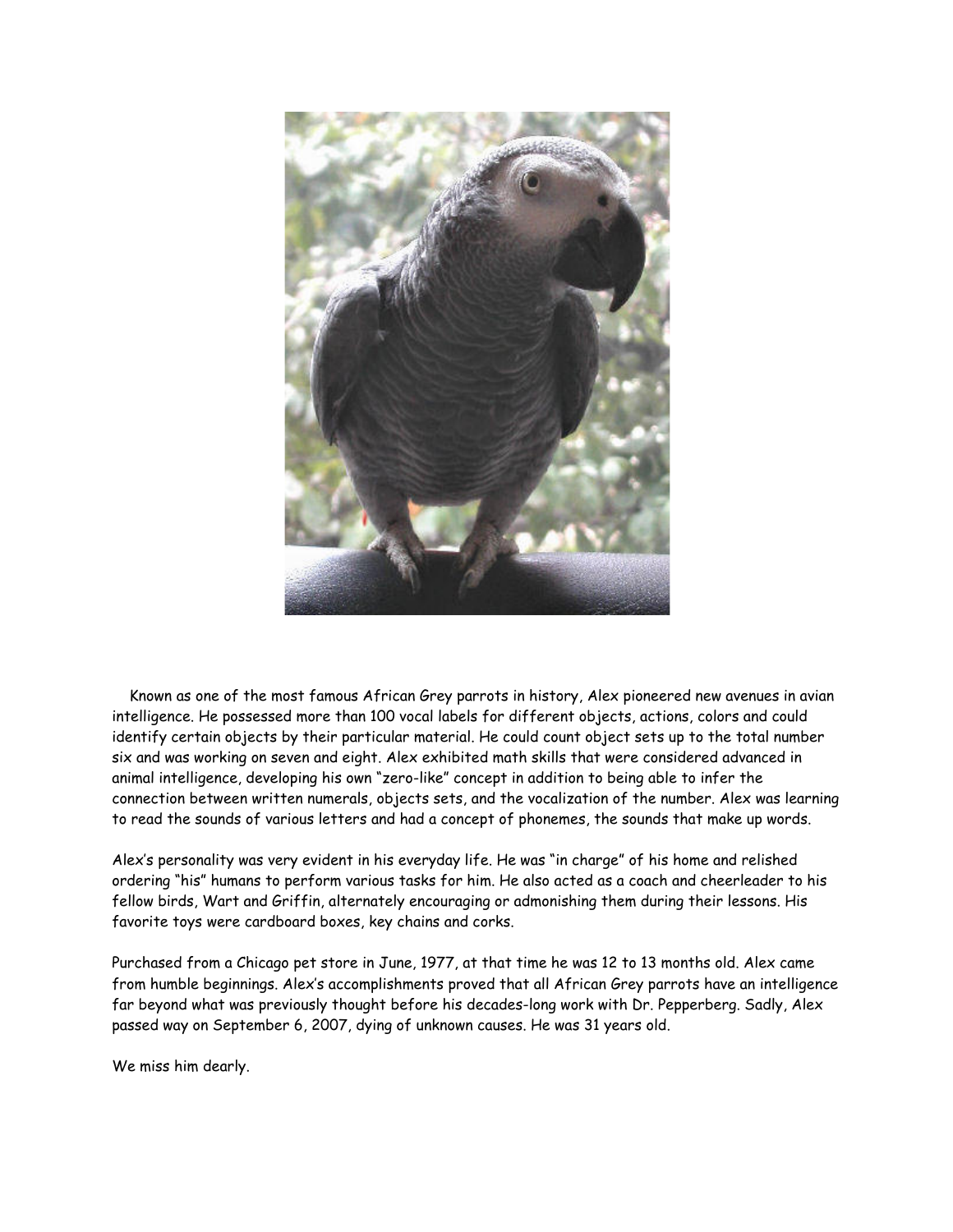Fly high Little dude!!

## **Peaches**



Peaches the Peach Faced Lovebird owned Jill and Dale Domeier for over twenty years and will leave a hole in both of their hearts. Peaches crossed over the rainbow bridge very suddenly and without warning on November 4th 2012. She will be missed and forever remembered.

# BINKY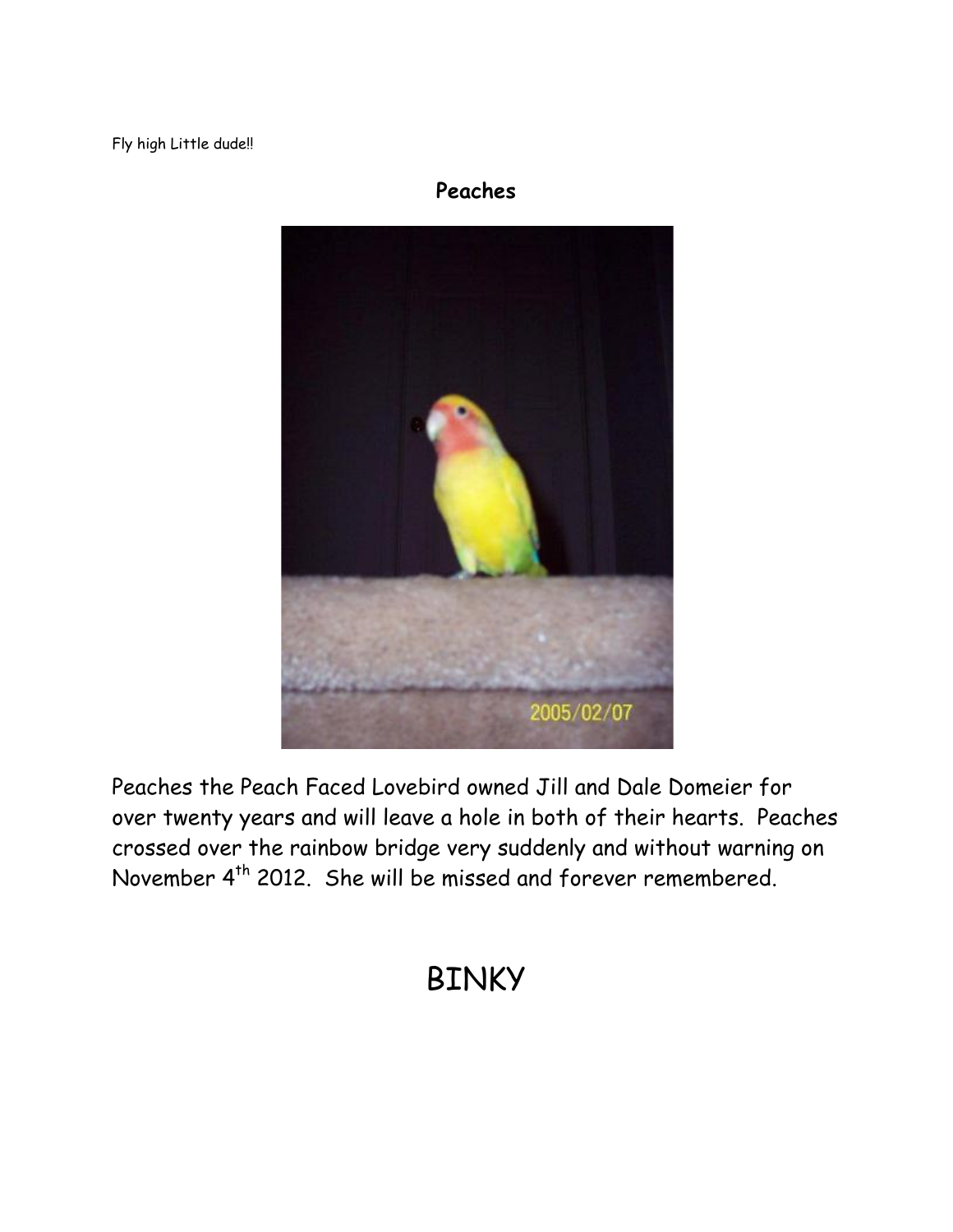

Sadly we must report the loss of another feathered member of our club. Binky a White Bellied Caique who owned Susan and Charles Dixon crossed over the Rainbow on May 22<sup>nd</sup>. Her passing was very sudden and unexpected; the night prior she was fine then in the morning it was obvious she was in distress. Binky was rushed to the emergency vet where she crossed over

Binky was a regular attendee at the clubs bird shows and was known for her tap dancing ability and as the bird that followed Susan home. Although her time with us was short she will always be remembered and loved.

Thank you so very much for all your kind words and condolences. Your tender words mean so much to me. Our vet called this morning as she had completed the necropsy on little Binky. The results are that she had an enlarged heart and a great deal of fluid had backed up into her abdomen which made it difficult for her to breathe. The vet thinks that she was born with this heart defect, and that there was nothing we could have done to prevent her premature death. When people are born this way, they need heart transplants, but they don't do that with animals. If there is any comfort in any of this, it's that at least I know